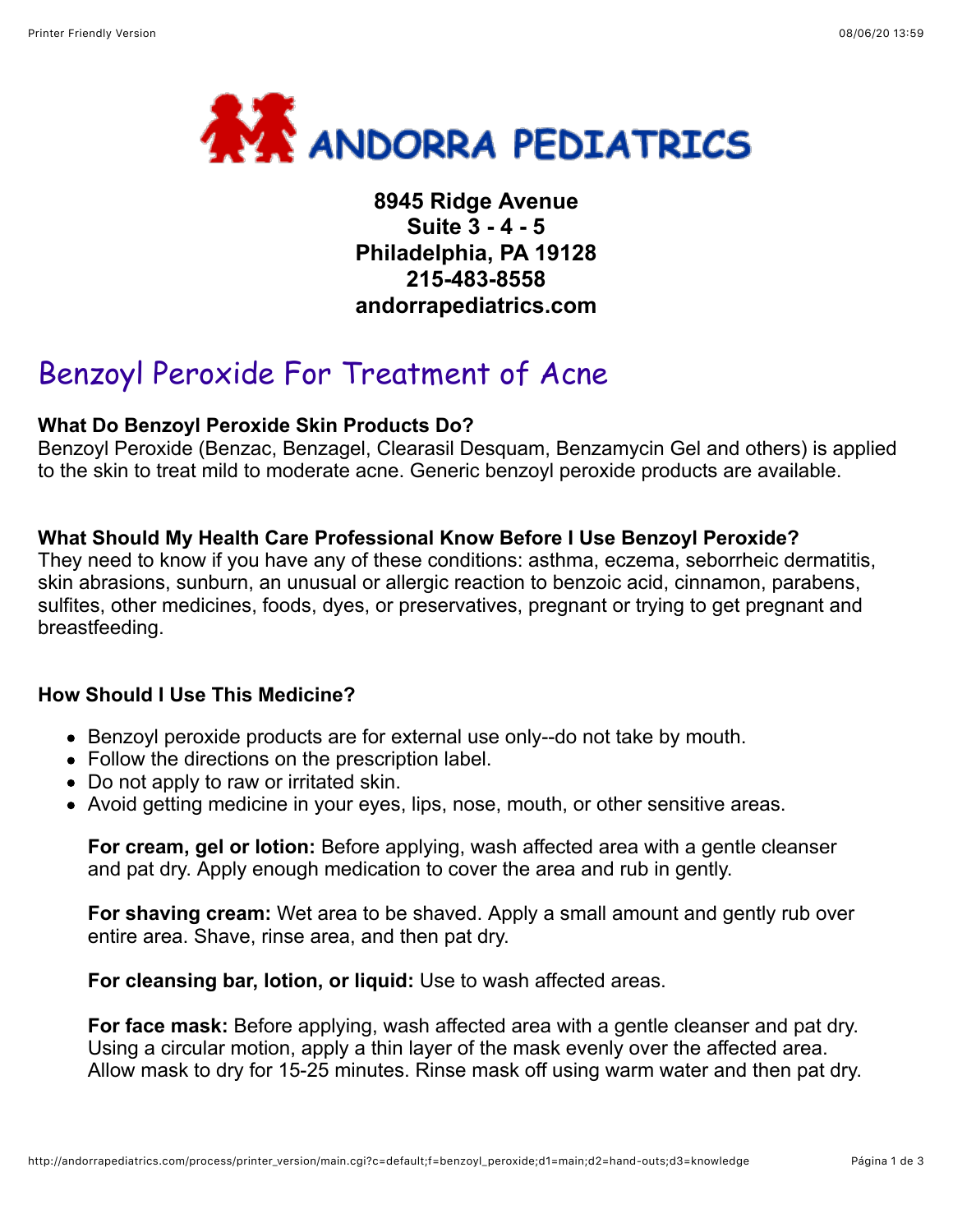#### **What If I Miss A Dose?**

If you miss a dose, apply as soon as possible and then continue with your regular schedule. Do not use extra doses, or use for a longer period of time than directed by your prescriber or health care professional.

# **What Other Medicines Can Interact With Benzoyl Peroxide?**

- adaopalene (DifferinTM)
- isotretinoin (Accutane)
- topical antibiotics: clindamycin (Cleocin-T) or erythromycin (EryDerm, Erygel, Erythrostatin, Staticin)
- salicylic acid or sulfur containing products
- $\bullet$  tretinoin (Retin A)

These medicines are sometimes prescribed to be used with benzoyl peroxide. Tell your prescriber or health care professional about all other skin preparations, prescription and nonprescription, you are using. These may affect the way your medicine works. Check before stopping or starting any of your medicines.

# **What Side Effects May I Notice From Using Benzoyl Peroxide?**

Side effects that you should report to your prescriber or health care professional as soon as possible: -severe burning, itching, reddening, crusting, or swelling of the treated areas

Side effects that usually do not require medical attention (report to your prescriber or health care professional if they continue or are bothersome): increased sensitivity to the sun, mild burning or stinging, red, inflamed, and irritated skin (the skin may peel after a few days).

# **What Do I Need To Watch For While I Use Benzoyl Peroxide?**

Your acne may get worse during the first few weeks of treatment with benzoyl peroxide, and then start to improve. It may take 8 to 12 weeks before you see the full beneficial effect. If you do not see any improvement within 4-b weeks, call your prescriber or health care professional.

Once you see a decrease in your acne, you may need to continue to use benzoyl peroxide products to control it.

Do not wash areas of skin treated with benzoyl peroxide for at least 1 hour after applying the medicine. If you experience very dry and peeling skin or skin irritation, check with your prescriber or health care professional.

Do not use the following products on the same areas that you are treating with benzoyl peroxide, unless otherwise directed by your prescriber or health care professional:

- medicated cosmetics
- cosmetics that dry the skin (especially products that contain alcohol)
- rough soaps or cleaners